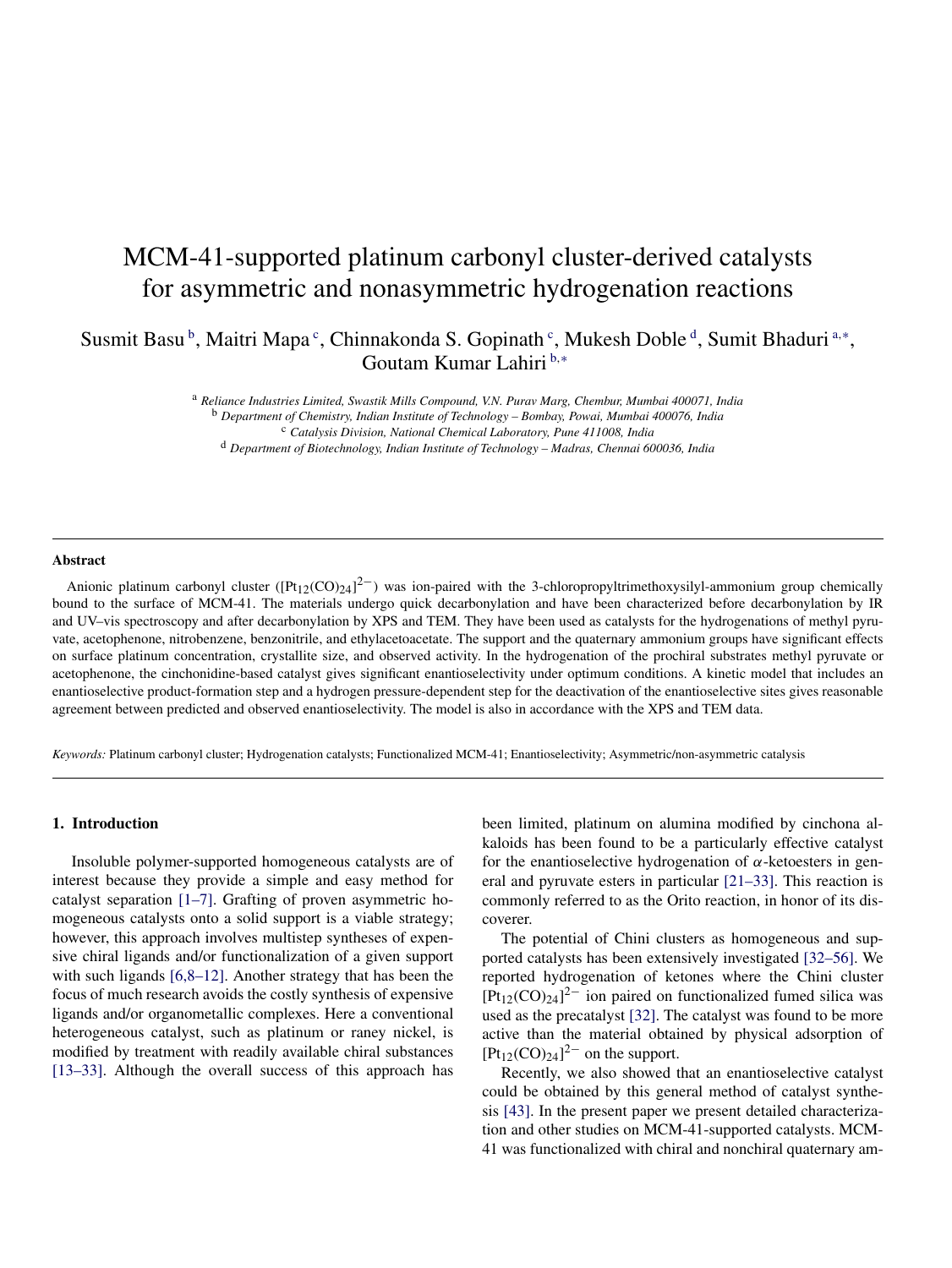<span id="page-1-0"></span>monium groups, and the cluster-derived materials were tested as hydrogenation catalysts for chiral and nonchiral substrates. A simple kinetic model that rationalizes the observed dependence of enantioselectivity on hydrogen pressure in methyl pyruvate and acetophenone hydrogenation and is also consistent with the XPS and TEM results is presented.

# **2. Experimental**

All preparations and manipulations were performed using standard Schlenk techniques under nitrogen atmosphere. Solvents were dried by standard procedures (toluene over Na/benzophenone; methanol over Mg turnings/iodine), distilled under nitrogen, and used immediately. Chloroplatinic acid was purchased from Johnson Mathey. Methyl pyruvate, methyl lactate, cinchonidine, colloidal silica, and benzylamine were purchased from Fluka. (3-Chloropropyl)trimethoxysilane, 1-phenylethanol, triethylamine, 3-hydroxybutyrate, and acetophenone were obtained from Aldrich. Benzonitrile and ethylacetoacetate were purchased from Spectrochem Pvt. Ltd. Nitrobenzene and aniline were obtained from Merck Ltd. MCM-41 and  $Na_2[Pt_{12}(CO)_{24}]$  were synthesized as described previously [\[57,58\].](#page-7-0) All of the hydrogenation reactions were carried out in an autoclave. Conversions and enantioselectivities of the hydrogenation reactions with different substrates were monitored by gas chromatography (GC) with flame ionization detection (Shimadzu GC-14A gas chromatograph) using a chiral capillary column (112-2562 CYCLODEXB, J&W Scientific; length, 60 m; i.d., 0.25 mm; film, 0.25 µm). All hydrogenated products were initially identified using authentic commercial samples of the expected products. For methyl pyruvate hydrogenation, the *R* isomer of methyl lactate was found to be the major product (i.e., enantiomer *A*). For 2-phenylethanol, the absolute configuration was not determined, but one enantiomer (i.e., *A*) was observed to be the major component on the basis of GC experiments. A Thermo Nicolet 320 FTIR spectrophotometer and a Jasco V-570 UV–vis spectrophotometer were used for recording IR and reflectance spectra, respectively. A Philips Panalytical X'Pert Pro diffractometer with Cu-K*α*\_1 radiation source of wavelength 1.540598 Å was used for XRD analysis. Diffraction data were recorded between 1 and 25◦ 2*θ* at intervals of 0.01◦ 2*θ* . A scanning speed of 0.5◦ 2*θ/*min was used (automatic divergence slit system). An FEI Quanta 200 instrument (using tungsten filament as the electron beam source and a gaseous secondary electron detector) was used for ESEM and EDAX analysis. A JEOL 1200 EX transmission electron microscope was used for the surface analysis of catalysts. A VG Microtech Multilab ESCA 3000 spectrometer was used for the XPS studies.

## *2.1. Functionalization of MCM-41*

MCM-41 (1 g) preheated under vacuum at 200 $\degree$ C for 4 h was refluxed with 2 mL of (3-chloropropyl)trimethoxysilane and 20 mL of dry toluene at 110 ◦C for 160 h. The product was then separated by filtration and washed several times with dry

# *2.2. Modification of functionalized MCM-41 by cinchonidine alkaloid*

The chloropropylsilane-functionalized MCM-41 (1 g) and cinchonidine (0.25 g) were added in a 1:1 absolute ethanol–dry toluene mixture (40 mL). The mixture was heated to reflux at  $110\degree$ C for 96 h. It was then filtered and washed several times with dry toluene, followed by dry methanol.

## *2.3. Modification of functionalized MCM-41 by triethylamine*

The chloropropylsilane-functionalized MCM-41 (1 g) and freshly distilled triethylamine (10 mL) were added in dry toluene (10 mL). The mixture was heated to reflux at  $110\,^{\circ}\text{C}$ for 96 h. It was then filtered and washed thoroughly with dry toluene, followed by dry methanol.

#### *2.4. Synthesis of catalysts 1a and 1b*

Dried cinchonidine-modified functionalized MCM-41 (1 g) was added in preformed green methanolic solution (15 mL) of  $Na_2[Pt_{12}(CO)_{24}]$  (0.2 g) under carbon monoxide atmosphere. The mixture was stirred at  $25^{\circ}$ C for 48 h. The solid material was filtered off and washed thoroughly with dry methanol, then dried under CO atmosphere (**1b**). Exactly the same procedure was used for the preparation of triethylamine-modified functionalized MCM-41 (**1a**).

# *2.5. Thermal activation of catalysts 1a and 1b*

The catalyst **1a** or **1b** (1 g) was taken in a three-necked round-bottomed flask (25 mL) equipped with nitrogen and vacuum adapters and flushed with nitrogen to remove any residual oxygen. The system was evacuated, then heated to 70 ◦C for 4 h under a continuous flow of hydrogen gas. During this process, the catalyst turned from green to gray. This gray material was used in catalytic experiments with suitable substrates.

#### *2.6. Catalytic experiments with activated catalysts 1a and 1b*

In general, the catalytic runs were carried out at  $27^{\circ}$ C in 2 mL of methanol contained in glass vials, with 25–70 mg of catalyst ( $1a/b$ ) ( $\sim$ 0.75–2 mg platinum) and 0.5–2.0 mmol of substrate. The glass vial was placed in an autoclave, and hydrogen pressure in the range of 20–70 bar was applied. At the end of the catalytic run, the reaction mixture was subjected to GC, and the extent of conversion was calculated on the basis of the ratio of peak areas of starting material and the product.

#### *2.7. Kinetic model for asymmetric hydrogenation*

d*Pt*

It is assumed that the rate of deactivation of the enantioselective sites is *n*th order with respect to  $H_2$  pressure,

$$
\frac{\mathrm{d}Pt}{\mathrm{d}t} = -k_1 H_2^n. \tag{1}
$$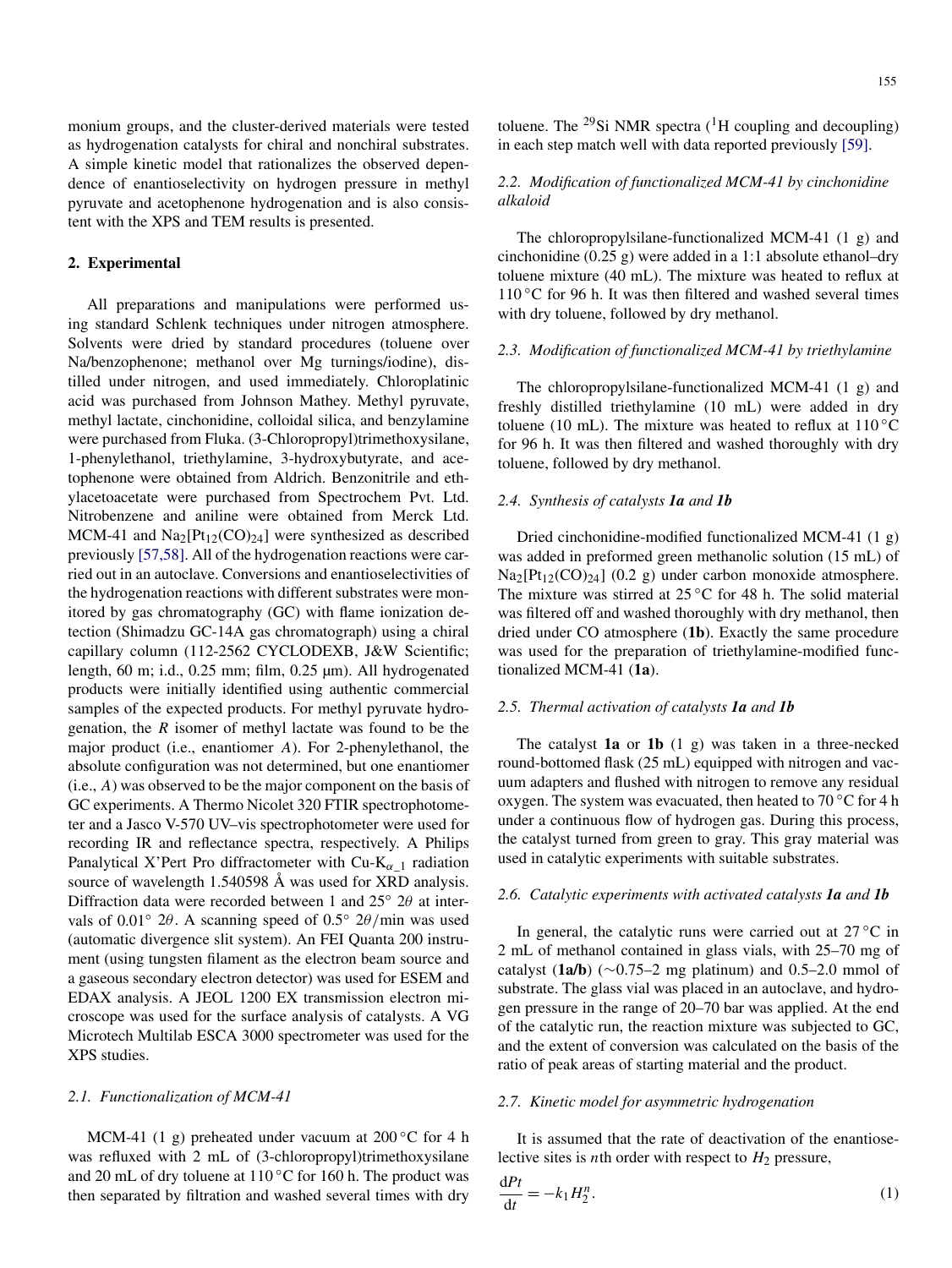<span id="page-2-0"></span>Integrating and assuming at  $t = 0$ ,  $Pt = Pt_0$ ,

$$
Pt = -k_1 H_2^n t + Pt_0. \tag{2}
$$

The rate of formation of the major enantiomer *A* is assumed to be first order with respect to *Pt* and *m*th order with respect to hydrogen pressure,

$$
\frac{\mathrm{d}A}{\mathrm{d}t} = k_2 P t H_2^m. \tag{3}
$$

Substituting Eq. (2) in Eq. (3) and integrating Eq. (3) gives

$$
A = k_2 P t_0 H_2^m t - k_1 k_2 H_2^{n+m} t^2 / 2.
$$
 (4)

Data is collected at 1 h. Hence, substituting  $t = 1$  and rearranging Eq. (4) gives

$$
\frac{A}{H_2^m} = k_2 P t_0 - \frac{k_1 k_2}{2} H_2^n.
$$
\n(5)

Thus a plot of  $A/H_2^m$  against  $H_2^n$  should give a straight line.

# **3. Results and discussion**

# *3.1. Synthesis and characterization of platinum carbonyls on the support*

The functionalization of MCM-41 with trimethoxychloropropylsilane followed by further reactions with amines, including ephedrine, has been reported previously [\[60\].](#page-7-0) The latter material was used as a potential chiral catalyst in the alkylation of benzaldehyde by diethyl zinc and was found to give only moderate enantioselectivity. The method that we used for functionalization of MCM-41 is similar to the reported method

Table 1 Elemental analysis data

|    | Catalysts 'Chloropropyl'<br>group <sup>a</sup><br>(mmol/g) | Quaternary am-<br>monium group <sup>a</sup><br>(mmol/g) | Platinum <sup>b</sup><br>(mmol/g) | Surface<br>Pt/Si<br>ratio <sup>c</sup> |
|----|------------------------------------------------------------|---------------------------------------------------------|-----------------------------------|----------------------------------------|
| 1a | 2.2                                                        | 0.1                                                     | 0.2                               | 0.0021                                 |
| 1b | 2.2                                                        | 0.3                                                     | 0.1                               | $0.00053$ (fresh)<br>$0.002$ (used)    |

 $a$  By elemental  $(C, H, N)$  analysis.

b Total platinum analyzed by ICP-AES technique.

<sup>c</sup> Surface Pt/Si by XPS.

with minor modifications (see Section [2\)](#page-1-0). The structural formulations of the dominant and freshly prepared catalytic sites are shown in Scheme 1.

Chemical analyses show that for **1a** and **1b**, the degree of functionalization with chloropropyl groups is similar, ∼2 mmol*/* g (Table 1). However, differences in quaternary ammonium and platinum contents are observed. Degrees of incorporation of the quaternary ammonium groups seem to depend on the nature of the amine, with more amine incorporation observed with cinchonidine than with triethyl amine. A plausible explanation for this finding is that, due to different sizes, polarities, number of nitrogen atoms, and other factors, the two amines have different reactivities and modes of adsorption within the pores of MCM-41. This leads to a difference in the total content of nitrogen.

The observed nitrogen and chloropropyl values indicate that even after the treatment with excess amine, numerous chloropropyl groups remain unreacted. Consistent with the bulk chloropropyl content derived from microanalysis, a significant amount of chlorine on the surface is also detected by EDAX. Chemical and EDAX analyses for all of the samples did not re-



Scheme 1. Structural formulations of the freshly prepared catalysts.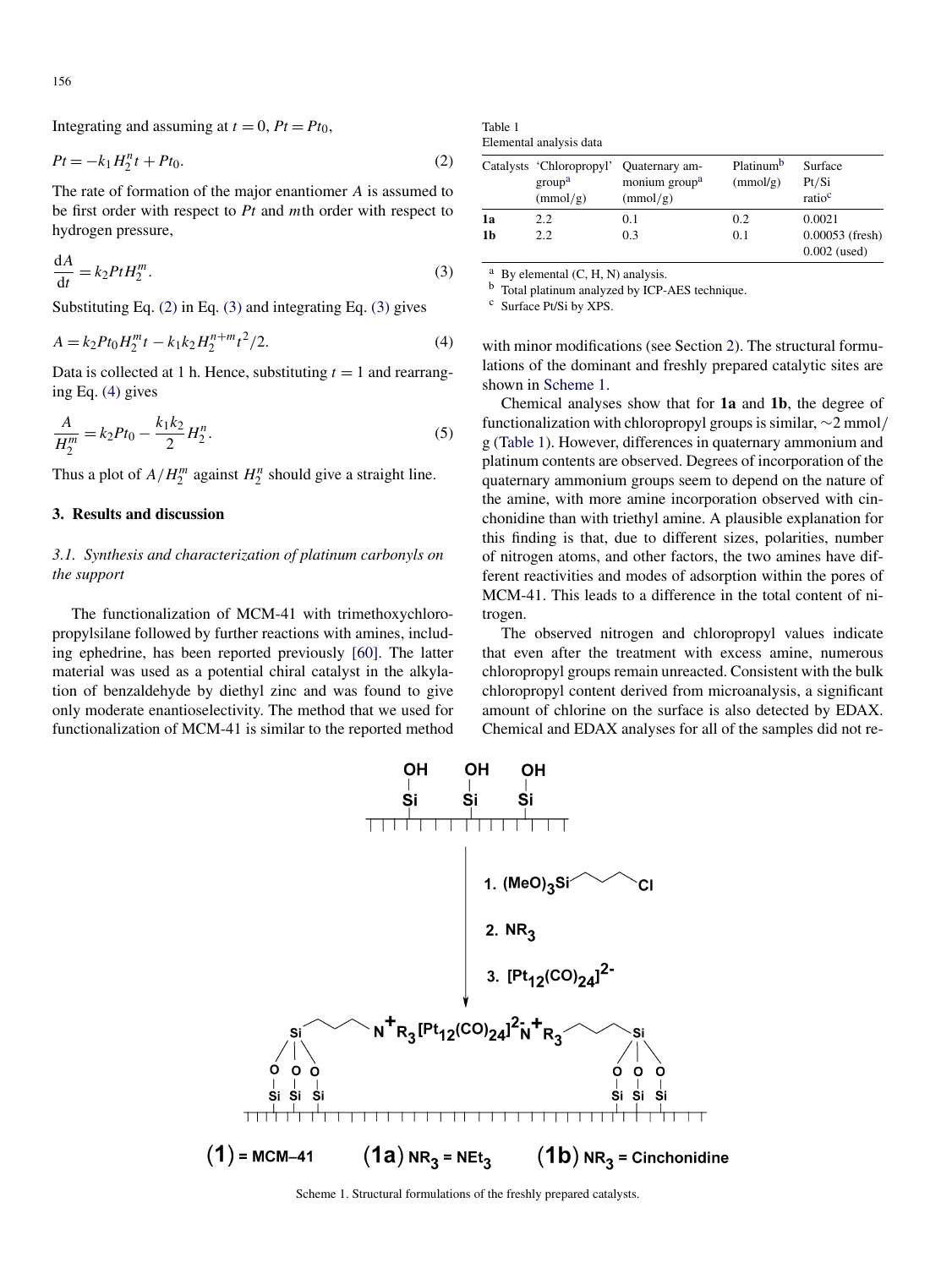<span id="page-3-0"></span>veal the presence of sodium, ruling out physical adsorption of  $Na<sub>2</sub>[Pt<sub>12</sub>(CO)<sub>24</sub>] [32].$  $Na<sub>2</sub>[Pt<sub>12</sub>(CO)<sub>24</sub>] [32].$ 

Both of the catalyst samples shown in [Scheme 1,](#page-2-0) when freshly prepared, exhibit IR (at 2060 and 1850 cm<sup>-1</sup>) and UV– vis (reflectance, 620 nm) bands that match well with the band of  $[Pt_{12}(CO)_{24}]^{2-}$  [\[34\].](#page-7-0) However, as is evident from the disappearance of the characteristic IR and UV–vis bands, the CO ligands are lost quickly (*<*10 min) even when the samples are stored under CO. Therefore, the formulations shown in the scheme are applicable only to the materials before CO loss and the use of these materials as catalysts. Also, it must be emphasized once again that these formulations correspond only to the dominant and freshly prepared catalytic sites. It is very likely that there is more than one type of site, and some of these are IR and UV–vis silent. Note that, depending on the nature of the support, the decarbonylated Chini cluster may retain the cluster framework or undergo aggregation. The former behavior has been observed in zeolite Y; the latter, on MgO [\[44,45,50\].](#page-7-0)

The powder XRD patterns of the catalysts and the functionalized MCM-41 derivatives closely match that of the reported pattern of MCM-41 [\[61\].](#page-7-0) Surface areas  $(m^2/g)$  and pore size distributions as measured by BET are as follows: for MCM-41, specific surface area, 740 and maximum cumulative area, 670; for **1a** and **1b**, specific surface area, 450 and maximum cumulative area, 410. These findings demonstrate that for each sample, internal surface area arising mainly from the mesopores is ∼90% of the total surface area. In all of the MCM-41 derivatives, 90% the total pore volume comes from pores with radii of 1–2 nm, and ∼1% of total pore volume is due to pores with radii of 1.9–2.0 nm. In addition, for both catalysts, the internal surface area makes up *>*90% of the total surface area. The decreased surface area on funtionalization observed here is consistent with earlier reports [\[62\].](#page-7-0)

#### *3.2. Hydrogenation with catalysts 1a and 1b*

Control experiments established that in solution, [Bu4N]  $[Pt_{12}(CO)_{24}]$  as a homogeneous catalyst has negligible activity for the hydrogenation of methyl pyruvate, acetophenone, ethylacetoacetate, benzonitrile, and nitrobenzene. Prolonged contact of  $[Bu_4N]_2[Pt_{12}(CO)_{24}]$  with cinchonidine or triethylamine leads to decomposition of the cluster and formation of colloidal platinum. The catalytic performance of **1a** was tested for all five substrates; the turnover numbers are given in Table 2. With nitrobenzene and methyl puruvate as the substrates, good turnovers are obtained for catalyst **1a**. Interestingly, that for all of the substrates except benzonitrile, the activity of **1a** is greater than the reported activity of an analogous fumed silica-based catalyst [\[32,34\].](#page-7-0)

The enantioselectivity of catalyst **1b** was tested with two prochiral substrates: methyl pyruvate and acetophenone. With ethylacetoacetate (also a prochiral substrate), no enantioselectivity could be obtained. This may be due to differences in the mode of adsorption between ethylacetoacetate and methyl pyruvate and acetophenone. The enantioselectivities of **1b** in the hydrogenation of methyl pyruvate and acetophenone were evaluated under a wide variety of conditions (Table 3). As we

| Table 2                                                                  |
|--------------------------------------------------------------------------|
| Estimated TON (TOF in /min) for the hydrogenation processes <sup>a</sup> |

| Catalysts<br>1a | <b>Substrates</b>                         |                   |                        |                              |                   |  |  |
|-----------------|-------------------------------------------|-------------------|------------------------|------------------------------|-------------------|--|--|
|                 | Nitro-<br>benzene                         | Benzo-<br>nitrile | Ethylaceto-<br>acetate | Methyl<br>pyruvate           | Aceto-<br>phenone |  |  |
|                 | 700.0 $(1.0)^b$ 33.3 $(0.5)$ 87.8 $(1.5)$ |                   |                        | 71.4(1.2)<br>800.0 $(1.1)^b$ | 45.5(0.7)         |  |  |
| 1b              |                                           |                   |                        | 47.8(0.8)                    | 48.9(0.8)         |  |  |

<sup>a</sup> Reaction conditions: 50 bar  $H_2$  gas pressure, 1 mmol substrate, 70 mg catalyst, 1 h reaction time, temperature  $= 300$  K, methanol solvent (2 mL). **1b** was tested only for the last two prochiral substrates. (TON  $=$  mmol of product formed per mmol of platinum, TOF = TON/60 unless specified otherwise.) <sup>b</sup> Substrate: 10 mmol, time: 12 h (rest of the conditions are same) (TOF = TON/720).

Table 3

%conversion and %ee under varying substrate concentration and hydrogen pressure<sup>a</sup>

| Entry<br>No.   | Amount            | Pressure        |                        | Methyl pyruvate |                        | Acetophenone   |  |
|----------------|-------------------|-----------------|------------------------|-----------------|------------------------|----------------|--|
|                | substrate<br>(mg) | (bar)           | Conver-<br>sion $(\%)$ | %ee             | Conver-<br>sion $(\%)$ | %ee            |  |
| $\mathbf{1}$   | 60                | 20              | 50                     | $\sim 0$        | 11                     | 5              |  |
| $\mathfrak{2}$ |                   | 30              | 57                     | $\sim\!\!0$     | 20                     | 10             |  |
| $\mathfrak{Z}$ |                   | 40              | 53                     | $\sim\!\!0$     |                        |                |  |
| $\overline{4}$ |                   | 50              | 55                     | 54              | 31                     | 32             |  |
| 5              |                   | 60              | 59                     | $\sim\!\!0$     | 23                     | 20             |  |
| 6              |                   | 70              |                        |                 | 28                     | $\overline{4}$ |  |
| 7              | 120               | 20              | 45                     | 3               | 12                     | $\overline{2}$ |  |
| 8              |                   | 30              | 50                     | $\sim\!\!0$     | 21                     | 6              |  |
| 9              |                   | 40              | 46                     | $\overline{2}$  | 35                     | 32             |  |
| 10             |                   | 50              | 43                     | 50              | 40                     | 49             |  |
| 11             |                   | 50 <sup>b</sup> | 15                     | 95              |                        |                |  |
| 12             |                   | 60              |                        |                 | 28                     | 21             |  |
| 13             |                   | 70              | 46                     | 5               | 29                     | 15             |  |
| 14             | 240               | 20              | 35                     | 5               | 12                     | 3              |  |
| 15             |                   | 30              | 47                     | $\mathfrak{2}$  | 21                     | 6              |  |
| 16             |                   | 40              | 42                     | $\overline{4}$  | 21                     | 26             |  |
| 17             |                   | 50              | 44                     | 16              | 28                     | 23             |  |
| 18             |                   | 60              |                        |                 | 34                     | 21             |  |
| 19             |                   | 70              | 33                     | $\sim 0$        | 29                     | 18             |  |

<sup>a</sup> Reaction conditions: methanol solvent (2 mL), 1 h reaction time, temperature = 300 K, with 70 mg **1b**. Each experiment was carried out in duplicate and the average values are given. The "–" refers to experiments where the difference in conversion between the two duplicate experiments was more than 5%.

<sup>b</sup> This data is of 15 min reaction time.

reported earlier [\[43\],](#page-7-0) with an analogous catalyst with fumed silica as the support, no enantioselectivity could be obtained under any of these conditions. In contrast, with **1b** as the catalyst for both of the substrates, varying enantioselectivities could be obtained (e.g., entries 4, 10, and 17 in Table 3 for both substrates and entries 11 and 19 for methyl pyruvate and for acetophenone, respectively). Thus, under optimum conditions, for methyl pyruvate and acetophenone, the best ee's obtained are ∼95 and ∼49%, respectively (entries 11 and 10, Table 3).

Unlike the classical Orito reaction, in which maximum enantioselectivity and rate are achieved only after a certain induction time [\[21,22\],](#page-7-0) no such induction time is observed with **1b** as the catalyst. In our earlier report, the reaction was found to be approximately first order with respect to the concentrations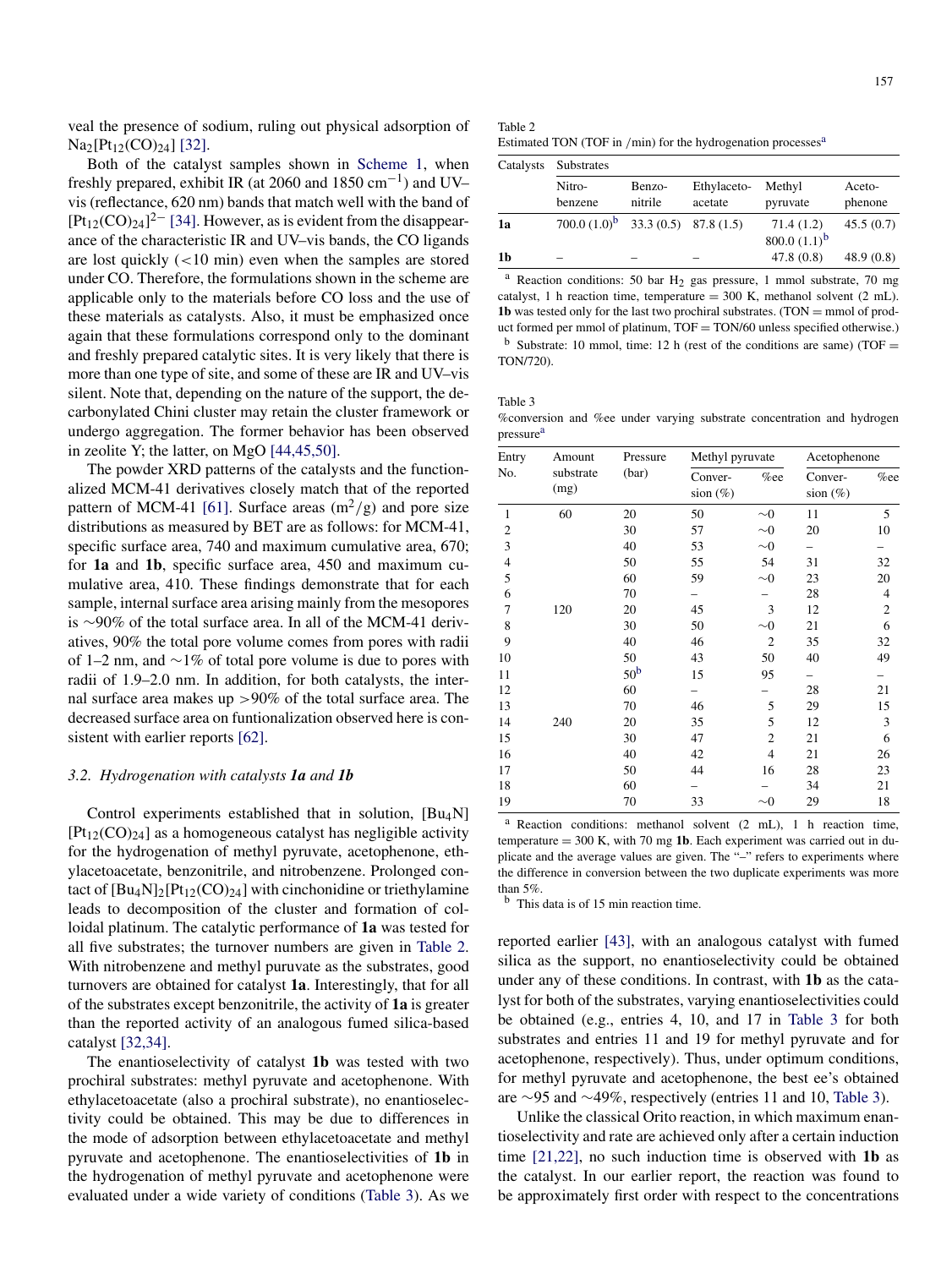of the catalyst and methyl pyruvate [\[43\].](#page-7-0) The linear dependence of rate on substrate concentration is maintained over a range of hydrogen pressures. To a first approximation, the rate is pressure-invariant for methyl pyruvate and exhibits complex pressure dependence for acetophenone. As can be seen from [Ta](#page-3-0)[ble 3,](#page-3-0) the most apparent and striking effect of hydrogen pressure is on enantioselectivity. The best enantioselectivity in methyl pyruvate hydrogenation is obtained at a pressure of 50 bar; all other pressures give negligible enantioselectivities. Similar observations are also made for acetophenone hydrogenation, but in this case the dependence of enantioselectivity on hydrogen pressure is less marked. A plausible explanation for this finding is provided in Section 3.3.

Both **1a** and **1b** were recycled three times without any noticeable drop in percent conversion. The enantioselectivity loss of **1b** with increased conversion is irreversible, and negligible enantioselectivities are observed for the second and the third run.

#### *3.3. Kinetic model*

As already mentioned, the enantioselectivity of both methyl pyruvate and acetophenone hydrogenations with **1b** as the catalyst shows a critical dependence on hydrogen pressure. A simple kinetic model that explains the essential features of the observed dependence of enantioselectivity on hydrogen pressure is discussed below. Further details were provided in Section [2.](#page-1-0)

The basic assumption behind the model is that there are enantioselective sites, but these sites are deactivated as the reactions progress, and the rate of deactivation is *n*th order with respect to  $H_2$  pressure. It is also assumed that the rate of formation of the major enantiomer, *A*, is first order with respect to platinum and *m*th order with respect to hydrogen pressure. From these two differential equations, straightforward mathematical manipulations show that the plot of  $A/H_2^m$  against  $H_2^n$  should yield a straight line (see Section [2\)](#page-1-0). Note that the inclusion of another step (i.e., the formation of racemic products at nonenantioselective sites) will increase the number of assumed rate constants to three without significantly improving the model. For this reason, we have not considered such a model.

Several different *m* and *n* were considered, and the values of *m* and *n* that gave the best model predictions were determined. Figs. 1 and 2 show these charts for methyl pyruvate  $(n = 0.5, m = 1)$  and acetophenone  $(n = 0.5, m = 3)$ , respectively. In both cases, the  $R^2$ s for the linear regression lines are estimated to be  $\geq 0.9$ , indicating that the model predictions are good. Therefore, the modeling studies indicate that deactivation of the enantioselective sites for both methyl pyruvate and acetophenone are half-order reactions with respect to hydrogen pressure.

Nonetheless, the order of the major enantiomer formation reaction with respect to the hydrogen pressure is different for the two substrates. The best fits are obtained if the formations of the major enantiomers of methyl lactate and 1-phenylethanol are assumed to be first and third order, respectively, with respect to the hydrogen pressure. The half-order dependence of the deac-



Fig. 1. Model prediction (least square fitted straight line) versus experimental data for methyl pyruvate (60 mg) hydrogenation. Inset shows the plot for 240 mg substrate. *R*-enantiomer is the major enantiomer and  $(\blacksquare)$  are experimentally determined [*R*-enantiomer] values at different pressures.

tivation of enantioselective sites on hydrogen pressure implies that deactivation is preceded by the dissociation of dihydrogen into dihydrides. The first-order dependence of enantioselective formation of methyl lactate on hydrogen pressure may be rationalized by stoichiometry; that is, two hydrogen atoms are added to the substrate to give the product. The third-order dependence of the enantioselective formation of 1-phenylethanol on hydrogen pressure is more difficult to rationalize. It probably indicates the formation of active sites with six hydride ligands before the product formation step where two hydrides are transferred to the substrates.

# *3.4. XPS and TEM studies*

Catalysts **1a** and **1b** were studied by XPS; the results are shown in [Fig. 3.](#page-5-0) The spectra obtained for **1a** and **1b** are very similar, except the signal intensity of the former is nearly an order of magnitude more than that of **1b**. The bulk concentration of platinum in **1a** is only twice that of **1b**; that is, the surface platinum concentration in **1a** is much greater than what would be expected on the basis of bulk analysis. Therefore, the XPS data demonstrate that the nature of the quaternary ammonium group has a major effect on the surface concentration of platinum.

The broadening and small valley between the spin–orbit components for **1a** and **1b** indicate that two different Pt species are present. Deconvolution of the signal for **1b** shows species at 71 and  $72.7 \pm 0.1$  eV with an intensity ratio of 5:1 [\[43\].](#page-7-0) This ratio is 10:1 for **1a**. The high-intensity Pt 4*f* component on both catalysts has a binding energy (BE) close to that of the reported value [\[63\]](#page-7-0) for the free platinum clusters  $(4f_{7/2} \sim 71.0 \text{ eV})$ . The high BE component is due to a  $Pt^{2+}$  species, probably PtCl<sub>2</sub> with coordinated organic moieties. Facile decarbonylation of the supported cluster is expected to cause a slight shift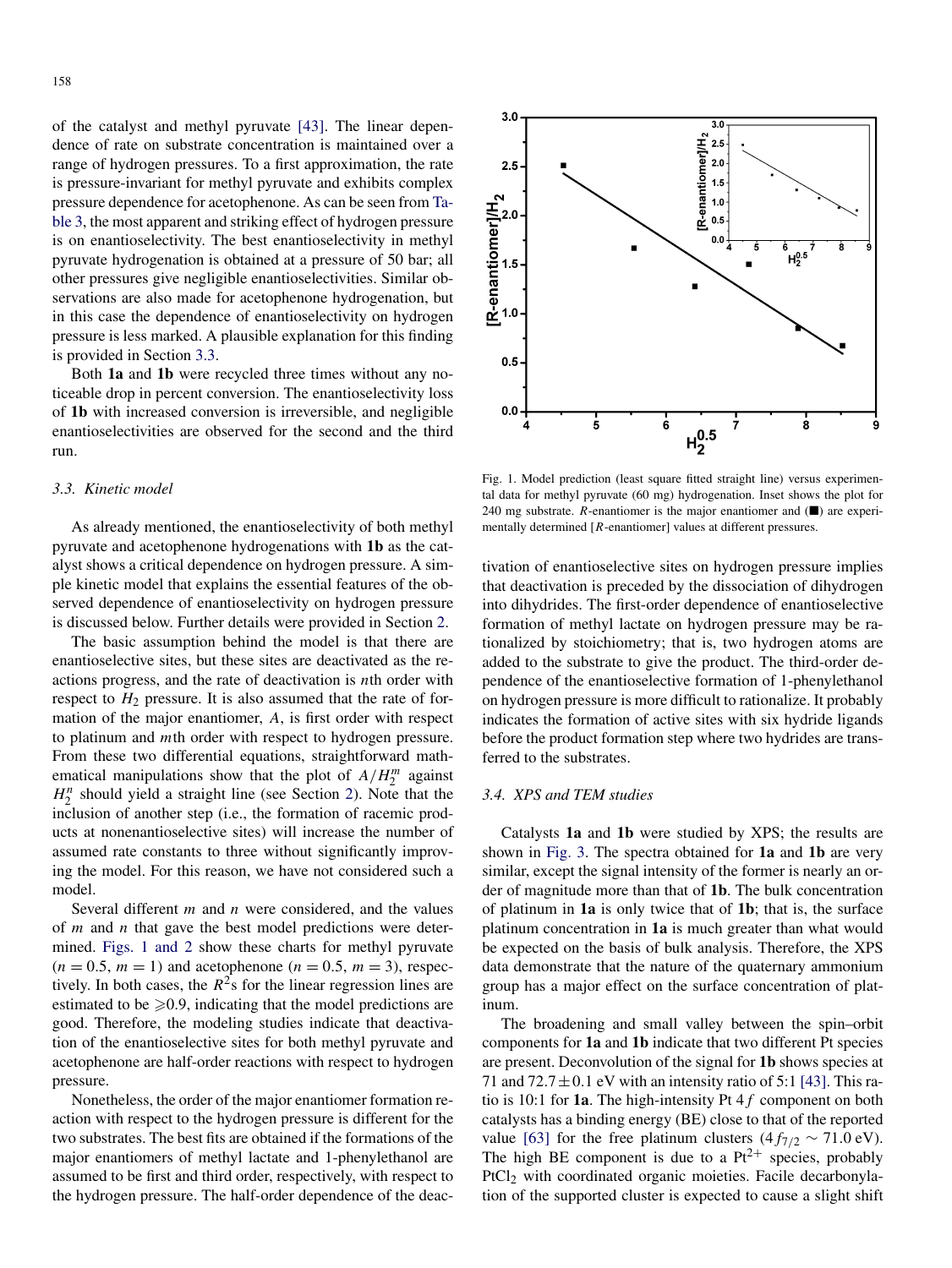<span id="page-5-0"></span>

Fig. 2. Model prediction (least square fitted straight line) versus experimental data for acetophenone (60 mg) hydrogenation. Inset shows the plot for 120 mg substrate. *A*-enantiomer is the major enantiomer and ( $\blacksquare$ ) are experimentally determined [*A*-enantiomer] values at different pressures.



**Valence Band Used** Intensity (Arbitrary Units) Pt 5d 1a  $1<sub>b</sub>$ 1a  $(x3)$ 1b Fresh O 2p Bands  $\overline{6}$  $\dot{9}$  $12$  $15$  $\mathbf 0$ 3 18 **Binding Energy / eV** 

Fig. 3. Core level (platinum 4*f* ) XPS spectra of fresh and used **1a**, **1b** (see text).

toward lower platinum BE. Reaction between some of the decarbonylated clusters and excess tetralkyl ammonium chloride functionalities on the support probably leads to the formation of PtCl<sub>2</sub>.

Fig. 4 shows the valence band spectra of the catalysts. Two oxygen 2*p*-derived bands, typical of MCM-41, and a Pt 5*d* band around 2 eV are observed for all of the catalysts. It may be noted that MCM-41 is a poor conductor and does not show any feature at the Fermi level. A notable increase in the density

Fig. 4. Valence band (oxygen 2*p*, platinum 5*d*) XPS spectra of fresh and used **1a** and **1b** (see text).

of states at the Fermi level  $(BE = 0 eV)$  on catalyst **1a** is probably due to relatively large platinum crystallites, which interact very weakly with MCM-41.

The electron counts and the Pt*/*Si ratio [\(Table 1\)](#page-2-0) of the used catalyst **1b** are noticeably higher than those of fresh **1b**. The fact that the Pt*/*Si ratio is higher in the used catalyst than in the fresh catalyst may be attributed to the higher dispersion of the metallic particles in the used catalyst; however, it could also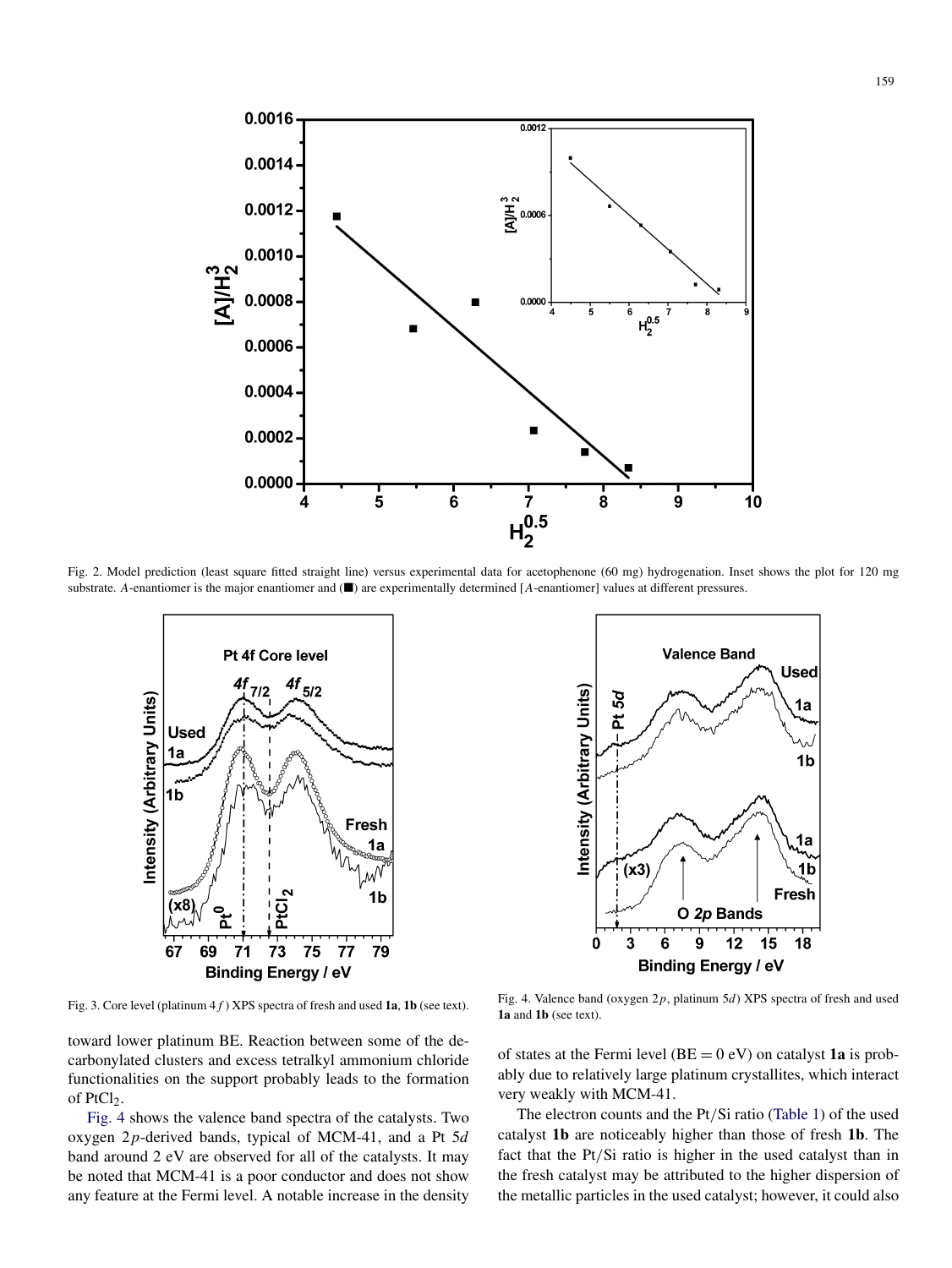

Fig. 5. TEM images of (a) fresh **1a**, (b) fresh **1b**, and (c) used **1b**.

indicate that in **1b**, before its use as a catalyst, the platinum sites are well dispersed within the pores and thus less accessible to ESCA. Agglomeration of such sites and migration of platinum crystallites out of the pores occur during catalysis. The TEM data (see below) support the latter conclusion. The Pt*/*Si ratios in the fresh catalysts are in the order of  $1a > 1b$ .

TEM images of fresh **1a** and **1b** and used **1b** are shown in Figs. 5a–5c. The characteristic fringes typical of MCM-41 are visible in all of the micrographs. Relatively large (5–15 nm) platinum crystallites are seen in **1a** (Fig. 5a). The platinum crystallites seem to gather at the edges of the MCM-41 support. In contrast, in fresh **1b**, the platinum crystallites are well dispersed and located in the pores of MCM-41 (Fig. 5b). These crystallites must be smaller (*<*3 nm) than the fringe width (3.5 nm), and therefore they are not observed except for some line broadening at certain fringe spots (Fig. 5b). Thus, as indicated by XPS and confirmed by the TEM data, the amines used to functionalize MCM-41 have a profound effect on the size and distribution of the platinum sites. With cinchonidine as the amine, small platinum crystallites uniformly distributed within the mesopores of **1b** are obtained. After use in catalytic runs, changes are observed in the TEM images of **1b**. Some of the platinum crystallites agglomerate, and crystallite size increases (*>*6 nm). The agglomerated crystallites gather at the grain boundaries of MCM-41 (Fig. 5c). A plausible explanation for this finding that is consistent with the kinetic model and all of the physical characterization data is as follows. Most of the platinum crystallites in fresh **1b** are enantioselective, due to their smallness and their close proximity to the cinchonidium groups. From a crystallographic standpoint, the number of defect sites likely to be chiral on their own will be significantly greater for small (*<*3 nm) crystallites [\[64,65\].](#page-7-0) Combinations of some of these defect sites with chiral cinchonidium groups create diastereomeric sites that are responsible for the observed enantioselectivity. It is possible that the platinum crystallites in the fresh catalyst are achiral, and the chirality comes only from the cinchonidium group. Either way, the interaction of the substrate with these sites leads to diastereomers, which are expected to have different rate constants. The platinum crystallites are mobile under the conditions used for hydrogenation, and as the reaction proceeds, agglomeration of the platinum crystallites occurs, and thus the enantioselective, diastereomeric sites are deactivated. However, because the platinum crystallites are located within the narrow confines of the mesopores, mobility is restricted there, and deactivation takes long enough for significant enantioselectivity to be observed at relatively low conversions. Finally, it must be pointed out that in the absence of histograms of the particle size distribution versus diameter, the discussion on the size and distribution of the platinum sites is only speculative.

# **4. Conclusion**

In conclusion, by ion-pairing  $[Pt_{12}(CO)_{24}]^{2-}$  with chiral and nonchiral  $NR<sub>4</sub>$ <sup>+</sup> groups chemically linked to the surface of MCM-41, we obtained catalysts for the hydrogenations of methyl pyruvate, acetophenone, nitrobenzene, benzonitrile, and ethylacetoacetate. The  $NR_4$ <sup>+</sup> group has a major effect on surface platinum concentration, crystallite size, and catalytic performance. In the hydrogenation of methyl pyruvate or acetophenone, significant enantioselectivities are obtained with the catalyst where  $NR_4$ <sup>+</sup> = cinchonidium. The critical dependence of enantioselectivity on hydrogen pressure can be explained by a simple kinetic model. We have offered a tentative explanation for the observed enantioselectivity that takes into account the kinetic model, XPS, and TEM data.